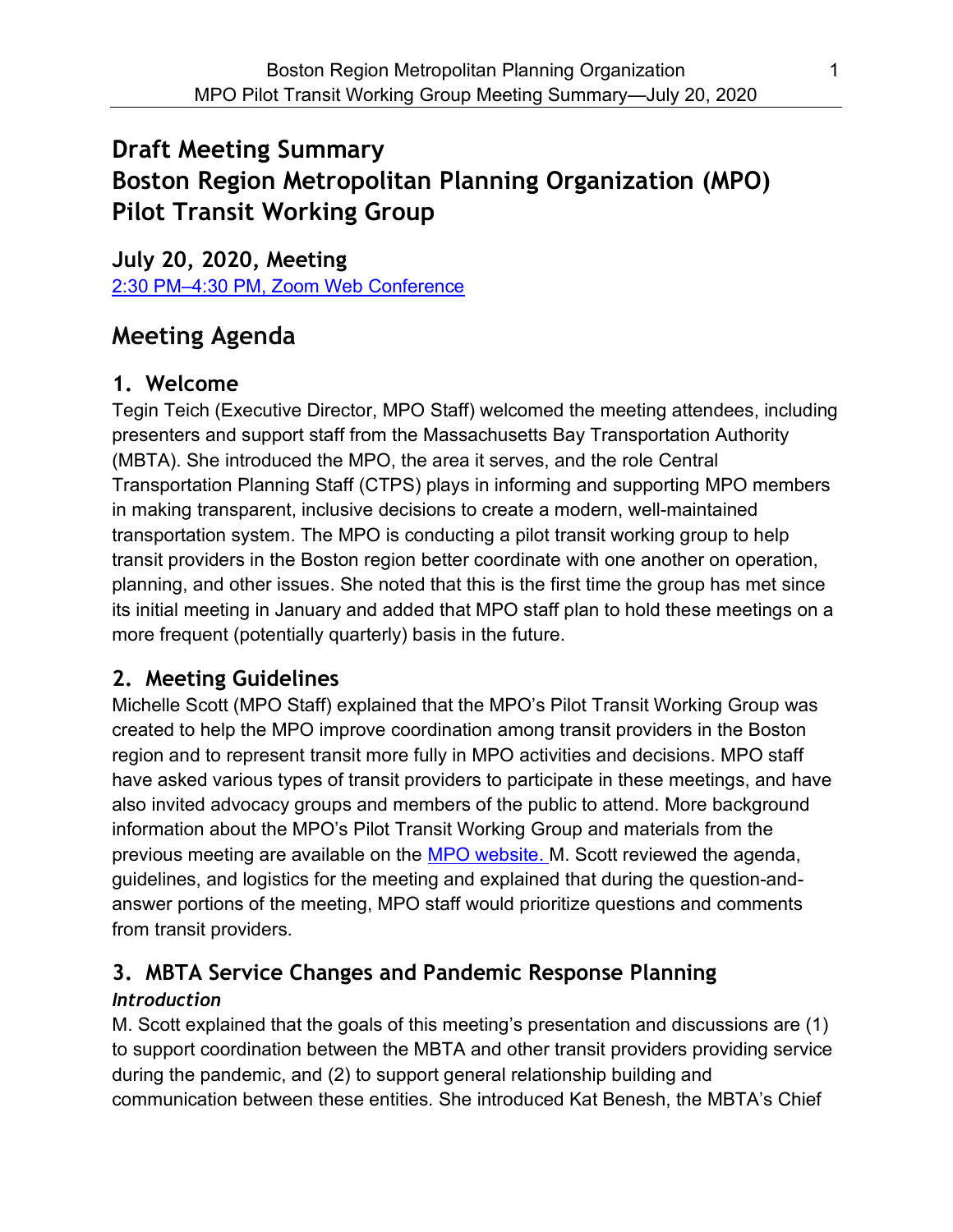of Operations Strategy, Policy and Oversight, and Laurel Paget-Seekins, the MBTA's Assistant General Manager for Policy. K. Benesh oversees the MBTA's Service Planning and Scheduling Department and its Transit Priority team, and multiple continuous improvement initiatives, including the MBTA's Lean Six Sigma team. L. Paget-Seekins works at the intersection of data, policy, and community engagement. Her team works on policy for fares and service, and she is coordinating an MBTA-wide working group related to the COVID-19 transition.

### Presentation

K. Benesh described a history of the ridership changes and MBTA responses since the start of the COVID-19 pandemic. Ridership dropped dramatically after a state of emergency was declared in March 2020, although changes varied by mode. The MBTA also faced lower workforce availability and general uncertainty about the future. The MBTA reaffirmed or modified several of its service principles during this crisis, which include the following:

- Providing critical service to those who rely on the MBTA for essential trips
- Incorporating flexibility while continuing to be predictable and reliable for customers
- Supporting physical distancing for customers
- Encouraging essential travel only

Starting in mid-March 2020, the MBTA adjusted its bus and rail service to modified Saturday schedules. Employees who were able still reported for work, and the MBTA looked at how it could deploy any additional available workers in flexible ways. Since the MBTA began operating modified service, the level of crowding at which people would feel safe is now lower than what is defined in the MBTA's current service delivery policy, which effectively changes the MBTA's definitions of capacity. MBTA staff have found the data from automatic passenger counters on its buses valuable, as it allows them to check ridership within 24 hours. The MBTA uses this ridership information along with feedback from customers, operators, and transit advocates to respond to changes in demand and instances of crowding, and to maximize the use of its flexible workforce.

MBTA staff have found that ridership changes have not been uniform across its services. Initially, bus ridership decreased less than heavy rail and commuter rail ridership. The extent to which bus ridership has changed also varies by route. Ridership has slowly been increasing on all modes, with the bus system and the Blue Line showing the highest shares of pre-COVID ridership (40 and 35 percent, respectively). The MBTA has seen a five percent week-over-week increase in ridership on its various modes. When MBTA examined the travel patterns of essential workers riding transit,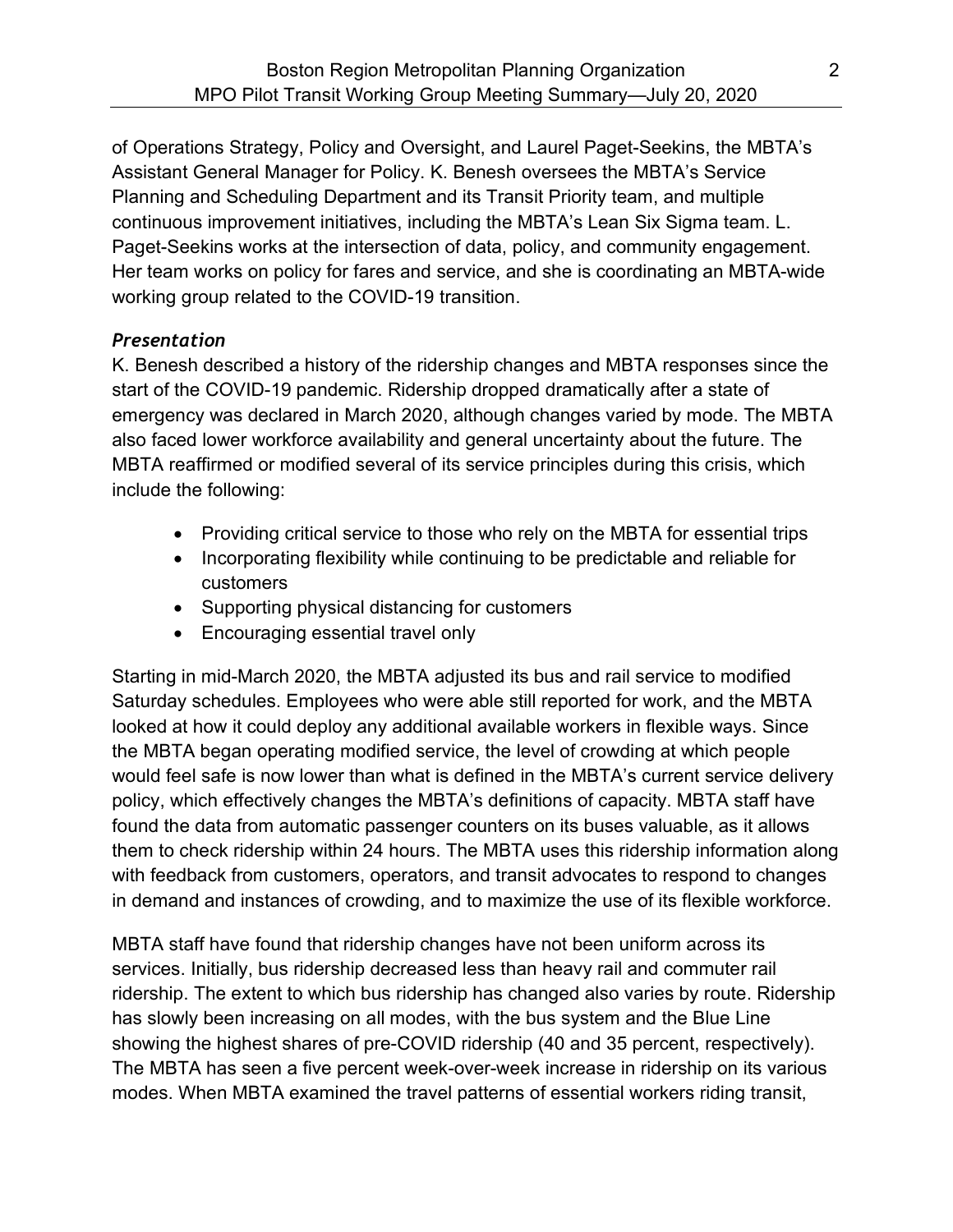staff found that travel patterns by time-of-day had changed, and the peak hours had moved earlier than before the pandemic.

K. Benesh explained that the MBTA's summer schedules reflect nuanced responses to these findings. The MBTA added service where possible and adjusted service based on ridership patterns. The bus and Silver Line networks are now operating at 100 percent of weekday service hours, but service is only being run on 80 percent of all routes. The MBTA has scheduled 70 percent of the service it provides; the remaining 30 percent is unscheduled and supports additional service to minimize crowding. The MBTA has added more service to routes that have had durable ridership during the pandemic, such as Routes 22, 111, and 116. In some cases, the amount of service the MBTA is running on such routes meets or exceeds the amount of service these routes had before the pandemic. Meanwhile, MBTA Commuter Rail is running at 85 percent of service levels, although the MBTA has maintained pre-pandemic levels of service on the Fairmount Line and has even added service as part of its Fairmount Line Weekday Service pilot. Ferry service is operating at 75 percent of baseline levels, while The RIDE paratransit service is operating at pre-pandemic service levels.

K. Benesh added that as the MBTA provides service this fall, it will consider how it can rebalance service hours to better match where demand exist, given changes to travel patterns prompted by the pandemic. MBTA will also consider how passengers are shifting travel across transit modes and services, including those run by other agencies.

L. Paget-Seekins explained that the MBTA seeks to shift riders to where capacity is available. MBTA staff is examining cases where there is parallel service between commuter rail and bus routes. which could be a place where some travelers could shift between modes. The MBTA is considering these cases when developing its fall commuter rail schedules. For example, the MBTA is providing additional off-peak commuter rail service to Lynn and is piloting Zone 1A fares between Lynn and North station to encourage bus and Blue Line riders to take the MBTA commuter rail. Also, as part of its Fairmount Line Weekday Service pilot, the MBTA has been installing fare validators to enable customers with CharlieCards to access the commuter rail. The MBTA has also made its Youth Pass fare product valid on all commuter rail zones.

L. Paget-Seekins described the MBTA's efforts to monitor and report crowding information. The MBTA has launched real-time crowding data on some of its busiest bus routes, which are available on the MBTA website, E-Ink displays, and the MBTAendorsed TransitApp. The MBTA is also working on how to use and share information about crowding on its heavy rail lines using recent historic data.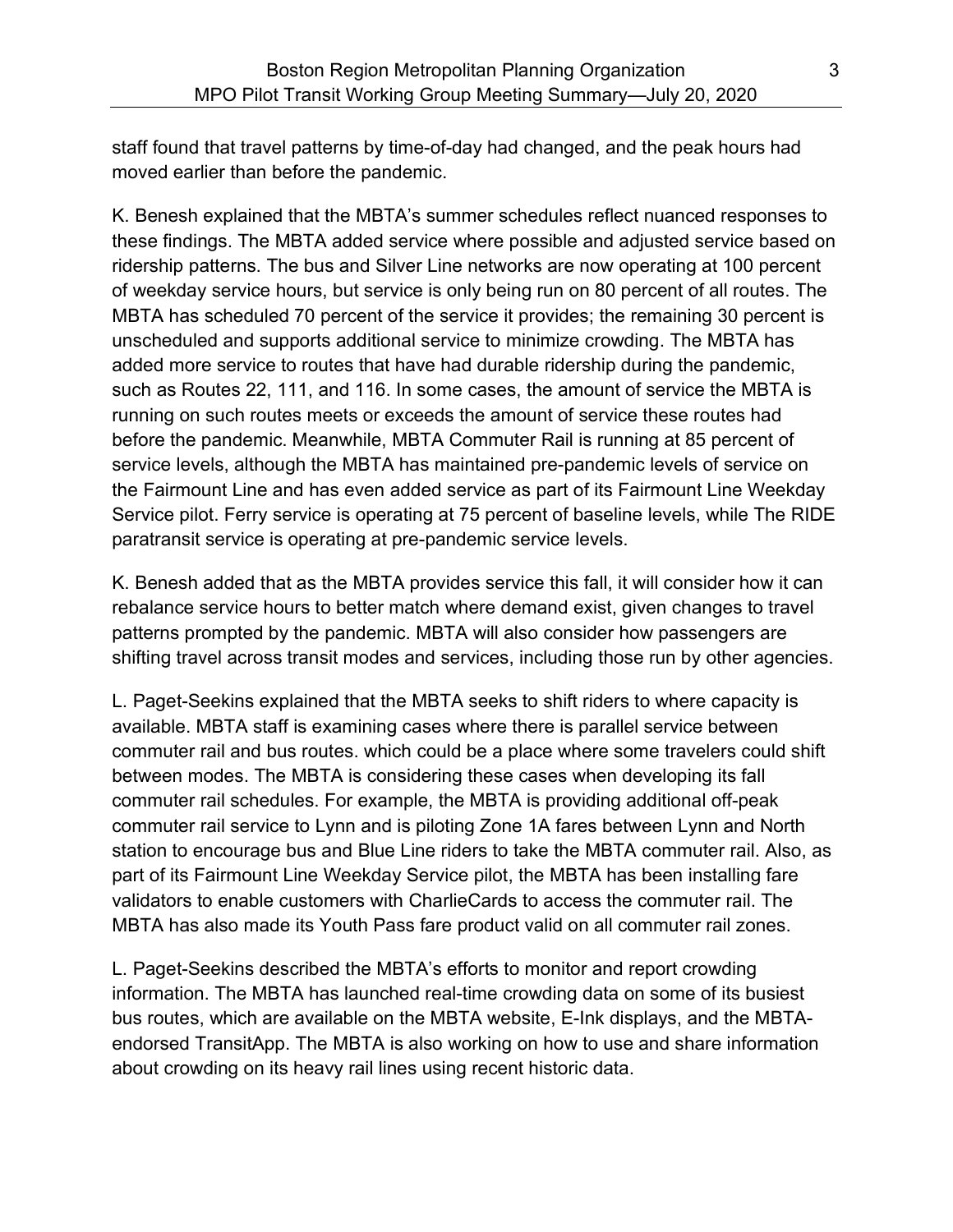L. Paget-Seekins mentioned that the MBTA is also working with employers on how to manage demand. For example, the MBTA developed a Flexpass for MBTA commuter rail that enables customers to purchase a bundle of five one-day passes that can be used anytime within 30 days. The MBTA staff proposed this product knowing that people's travel schedules have changed. The MBTA is also conducting an employer panel survey to collect information about employee work schedules and factors affecting travel demand. L. Paget-Seekins asked Transit Working Group attendees to share information about the panel survey with employers to encourage participation. She added that the MBTA will be monitoring these various efforts through the fall—findings will inform the MBTA's future responses to the pandemic.

#### **Discussion**

Kate White (MPO staff) relayed questions that Transit Working Group attendees entered into the Zoom chat feature.

K. White asked what will happen to MBTA bus routes that currently do not have service operating on them, particularly during the fall. K. Benesh explained that the vast majority of MBTA routes that are not operating now have not been running since March 17, 2020. When creating the summer schedule, the MBTA restored Routes 19 and 245, which serve medical institutions, and suspended five routes, which are primarily express bus routes for 9-to-5 commuters. (Note: MBTA routes that are currently suspended are listed on the MBTA website at mbta.com/covid19.) Before suspending routes, MBTA staff conducted an exercise to make sure that bus riders who would have taken these suspended routes would have other bus options on those travel corridors. K. Benesh said she expected that most of the routes that had been suspended during the summer would be restored as part of the fall schedules.

K. White asked what will happen when the MBTA exceeds available capacity based on new crowding definitions. K. Benesh explained that large transit systems like the MBTA are exploring what might happen should ridership return to pre-COVID levels, given lower crowding thresholds during the pandemic, which can result in reduced transit capacity. The MBTA has been exploring how to manage supply and demand across modes. Examples include encouraging passengers to shift from bus to commuter rail or working with employers to encourage telecommuting or travel at different times of day when more capacity might be available. L. Paget-Seekins added that new crowding thresholds have informed MBTA service-planning decisions, such as those that shift service between bus routes to manage demand. She distinguished these decisions from those that need to be made in the moment when a particular bus may be too crowded. The MBTA has established policies that allow drivers to bypass a stop when a bus is overcrowded. The MBTA has also established procedures for drivers to communicate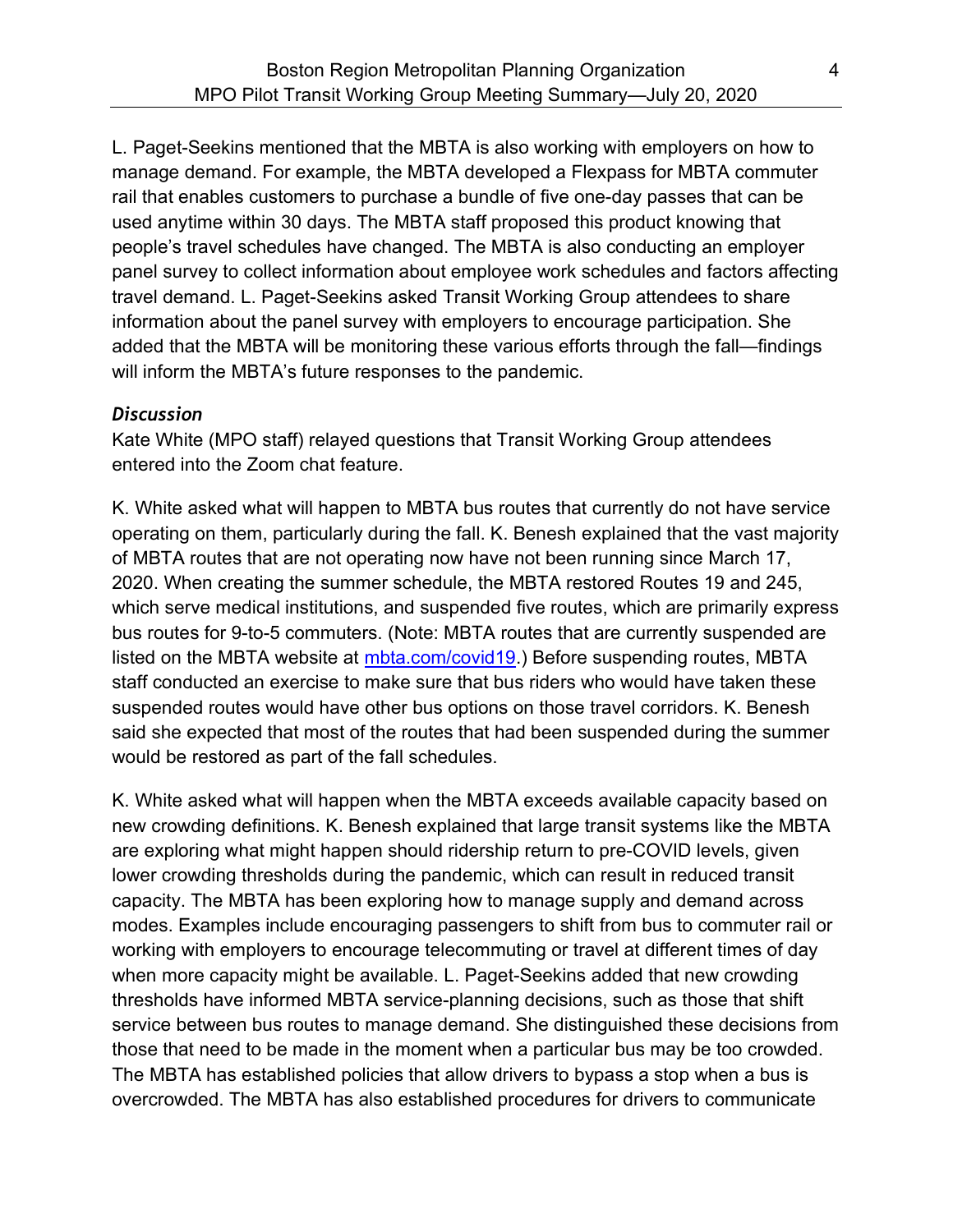instances of crowding to the MBTA operations center. In addition, the MBTA is maintaining a pre COVID-19 policy for drivers of buses that are too crowded to pick up a person with a visible disability or a mobility device to still stop and explain why the person cannot be picked up.

K. White asked what transportation management associations (TMAs) can communicate to customers about how the MBTA is managing risk so that customers feel comfortable on the bus and subway. K. Benesh explained that the MBTA is ensuring rider and employee safety by

- maintaining and improving cleaning and decontamination protocols;
- launching the Ride Safer campaign, which communicates the importance of masks and social distancing, including limiting the number of parties on an elevator at one time;
- requiring face coverings for MBTA employees when employees are in customerfacing settings or cannot socially distance;
- providing enclosures around bus and trolley operators;
- providing temperature screening at most locations and free COVID-19 testing for all MBTA employees; and
- conducting extensive cleaning and sanitation processes for stations and facilities and bus and rail vehicles.

Compared to peer agencies, the MBTA is a leader in vehicle decontamination and videos of the decontamination process are available on the MBTA's website. The MBTA is open to feedback and suggestions on how to improve employee and rider safety.

K. White asked how the MBTA would be conducting outreach with municipalities, transit providers, and other members of the public on upcoming service changes. K. Benesh explained that it is helpful to think of upcoming changes as happening in a series, and said that the MBTA hopes to bring back more bus routes in the fall, assuming the Commonwealth continues to recover. The MBTA is in the process of scheduling meetings with municipalities and advocates over the next six or seven weeks. A briefing for elected officials will be happening soon, and the MBTA is looking to schedule public meetings in August. The MBTA is looking forward to engaging communities and the public both about (1) the fall schedules and (2) the schedules for the winter and the spring, for which the MBTA has more flexibility to make changes.

K. White asked how Title VI considerations were incorporated into MBTA decisions to reduce or suspend service on routes. L. Paget-Seekins explained that the Federal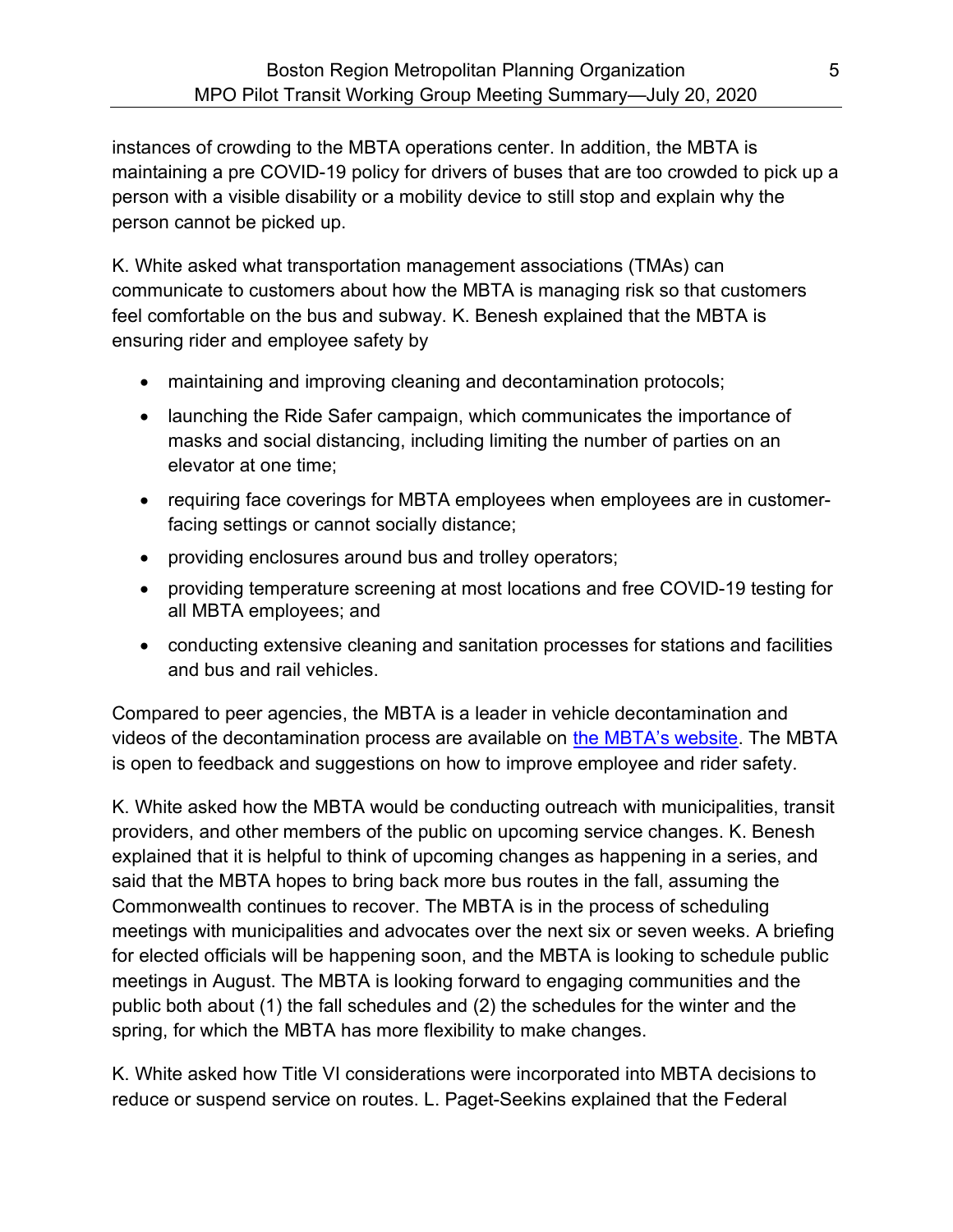Transit Administration has granted some flexibility to transit agencies when conducting formal Title VI analysis for temporary service changes given the crisis, although permanent service changes would require a full analysis. The MBTA is being mindful of whether the service changes that are being made are equitable beyond just passing a Title VI analysis. In terms of service planning, the MBTA is prioritizing the needs of communities that have been most impacted by the pandemic. The MBTA may do some informal Title VI analysis to check assumptions. K. Benesh added that the MBTA expects that many of these recent changes will be temporary, and added that the MBTA has not made changes to the areas that will be served by The RIDE or changes to the difference between local Americans with Disabilities Act (ADA) fares and premium non-ADA fares.

K. White asked whether the presenters could share information about vehicle airflow and how that affects passenger boarding. K. Benesh said that the MBTA has teams looking into this issue and working with vehicle manufacturers. L. Paget-Seekins added that the MBTA has installed barriers to separate drivers and passengers to support a return to front door boarding.

K. Benesh and L. Paget-Seekins asked representatives of regional transit authorities and TMAs in the audience if they are approaching aspects of service provision differently from the MBTA and why. L. Paget-Seekins added that she is considering how the MBTA might "unwind" some policy changes as part of a return to pre-COVID-19 service. Questions include the types of public health data and the conditions that will need to be in place for the MBTA to return to previous standards and practices. One example relates to the new crowding thresholds that apply during the pandemic. How long will the MBTA need to have these limits on its capacity, and how will it need facilitate transportation in a physically distant manner, which can run counter to the idea of mass transportation?

K. White asked about changes and pilots programs the MBTA might want to make permanent, and the ways that data will shape the MBTA's future planning. L. Paget-Seekins responded that it is still unclear how travel patterns may have changed for the long-term, even after the pandemic subsides. The MBTA is considering what the desired future is after the pandemic ends, and how the MBTA can make changes to achieve that future. To support this desired future, the MBTA will work to make people feel safe riding public transportation. The MBTA also considers this future when thinking about its pilot programs and overall network.

T. Teich mentioned that the Boston Region MPO is always thinking about how to encourage people to shift from single-occupancy vehicles to transit and other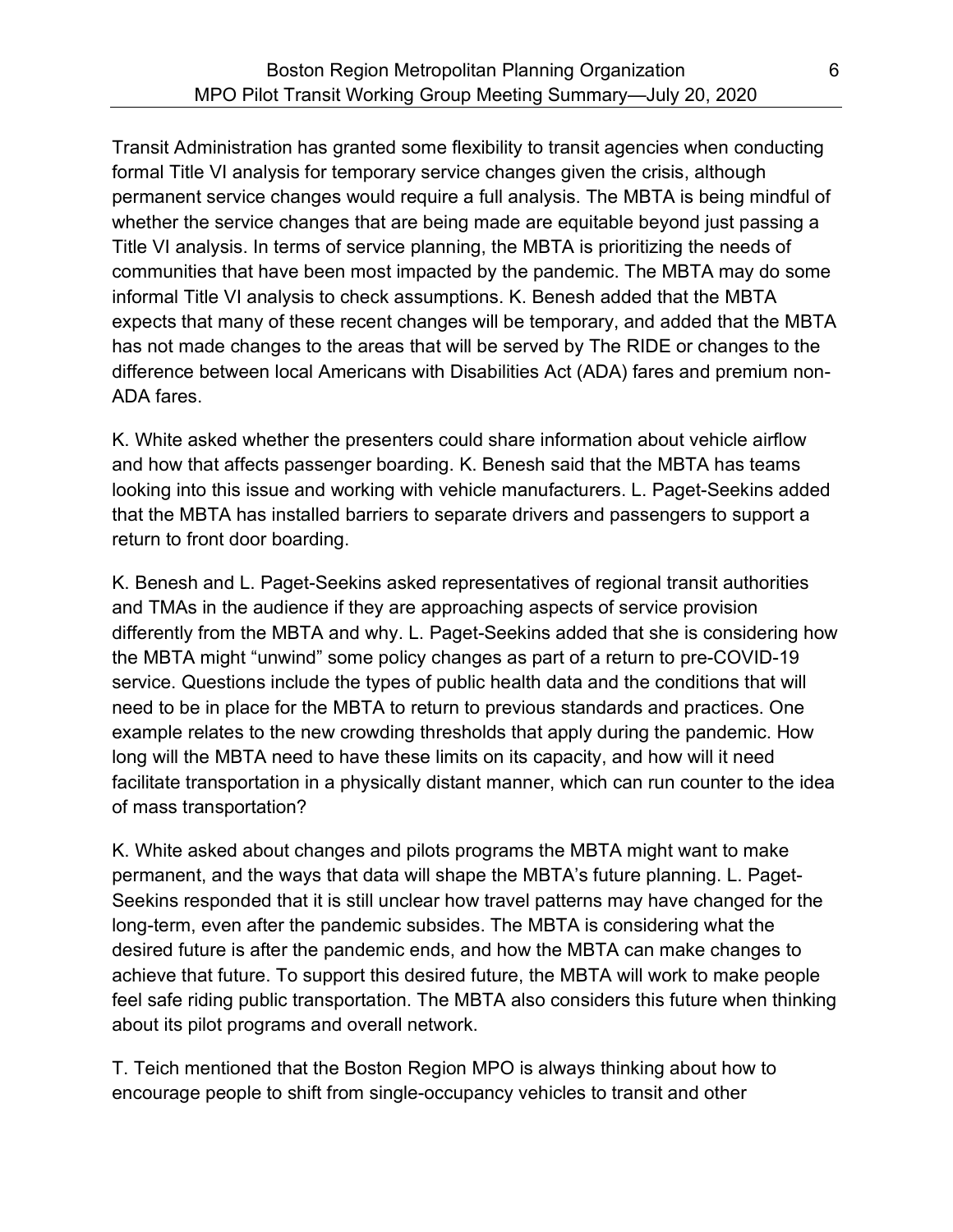sustainable modes. She acknowledged that the MBTA is thinking about service differently during the pandemic but asked whether the MBTA still feels empowered to boost or enhance transit in this environment, and if not, how can the MBTA move toward doing so.

L. Paget-Seekins noted that this is a long-term conversation. Right now, three crises are converging: the pandemic, an economic crisis, and ongoing issues related to racial justice. The decisions that need to be made to reach a desired future need to be considered in the context of all three crises. She added that she has been watching changes in biking and walking trips during the pandemic and has been contemplating whether people's concepts of a neighborhood, and what destinations people feel they can reach within a walking or bicycling trip, is changing. K. Benesh said that another thing that might be changing is people's perception of the quality of time spent on transit or waiting for transit or in making transfers, given public health concerns. People's opinions about the amount of time they spend in a car in traffic, compared to spending that time on a crowded bus, may be changing. She noted that there will be difficult conversations to be had about why bus lanes and bus priority is important, given these circumstances. She added that in many ways, it is even more important now that we have these conversations than before.

## 4. MPO Transit-Related Activities Update

## Transit Analysis and Planning Updates

Paul Christner, MPO staff's manager of Transit Analysis and Planning, described a COVID-19 Transit technical assistance program offered by the MPO. This technical assistance is designed to help transit operators who may have reduced or suspended service to consider opportunities to restore or expand service. The MPO encourages regional transit authorities, TMAs, councils on aging, and other entities that provide service to the public to apply by July 31, 2020. It should be clear that this technical assistance is focused on transit service planning as opposed to the public health issue, because MPO staff do not have public health expertise.

P. Christner also mentioned that he expects the MPO's Guidebook for Operating a Successful Shuttle Program will be available in August. To produce this guidebook, MPO staff interviewed local shuttle providers about service design, performance management, branding, marketing, and funding.

## Transportation Improvement Program (TIP) Criteria Outreach

M. Scott explained that the MPO has been working on new strategies and investment programs, such as the Community Connections and Transit Modernization programs, to address transit needs. The MPO uses project selection criteria to evaluate projects in its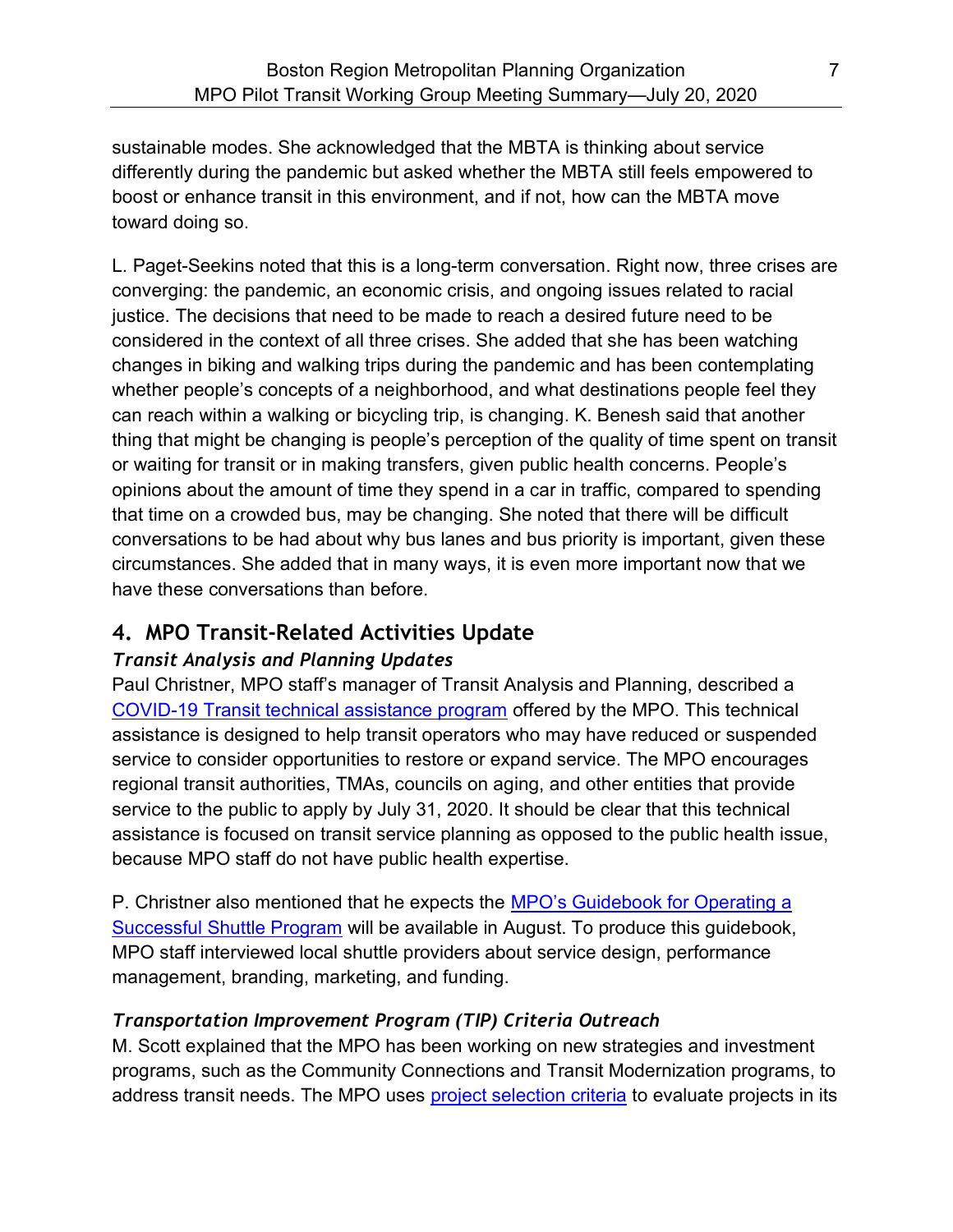various investment programs to determine which ones they will fund in the MPO's Transportation Improvement Program (TIP). By giving input on updates to these criteria, transit providers can help improve this project selection process.

K. White explained that in fall 2019, the MPO gathered data about people's transportation priorities to follow up on outreach conducted for the MPO's Long-Range Transportation Plan. MPO staff has used this information, plus best practices from federal and state agencies and other MPOs, to propose updated criteria. Staff has presented changes to the MPO Board and now seeks public feedback on the proposed revisions. Staff will release a survey and has produced a guidebook that explains these changes, and seeks Transit Working Group attendees' support in sharing this information. Outreach activities will take place starting July 28th through mid-to-late August. Information will be included in post Transit Working Group meeting emails, and will be available through the MPO's social media channels (including Facebook, Twitter, Instagram, and LinkedIn). Recordings from the MPO's outreach events will be made available on the Boston Region MPO YouTube channel.

### Community Connections Program Update

Sandy Johnston (MPO staff) explained that the MPO plans to spend approximately \$2 million per year in its Community Connections investment program to address first- and last-mile solutions. Over the past year, MPO staff has been running this program as a pilot and the recently endorsed TIP includes the first set of awards to specific projects. More information is available on the MPO's Community Connections program web page. A second program cycle will likely be launched sometime in October. This fall, MPO staff will consider lessons learned from the pilot round and welcome feedback on the program.

### 5. Transit Provider Exchange

M. Scott explained that this section of the meeting provides an opportunity for transit providers to share updates with one another. Susan Barrett (Town of Lexington) provided an update about the LexPress service, which serves Lexington and supports connections to Burlington and Arlington. She said that prior to the pandemic, LexPress administrators had been planning service changes based on survey data and the results from a several-year study prior to COVID-19. After the pandemic started, LexPress went on a hiatus but recently held a virtual public forum about new service plans and received generally positive feedback. Under these proposed service plans, LexPress would transition from running loop routes to traveling "out and back" to key destinations. These plans would also involve eliminating LexPress's least popular routes. When LexPress ends its hiatus, it will be operating under this new service plan.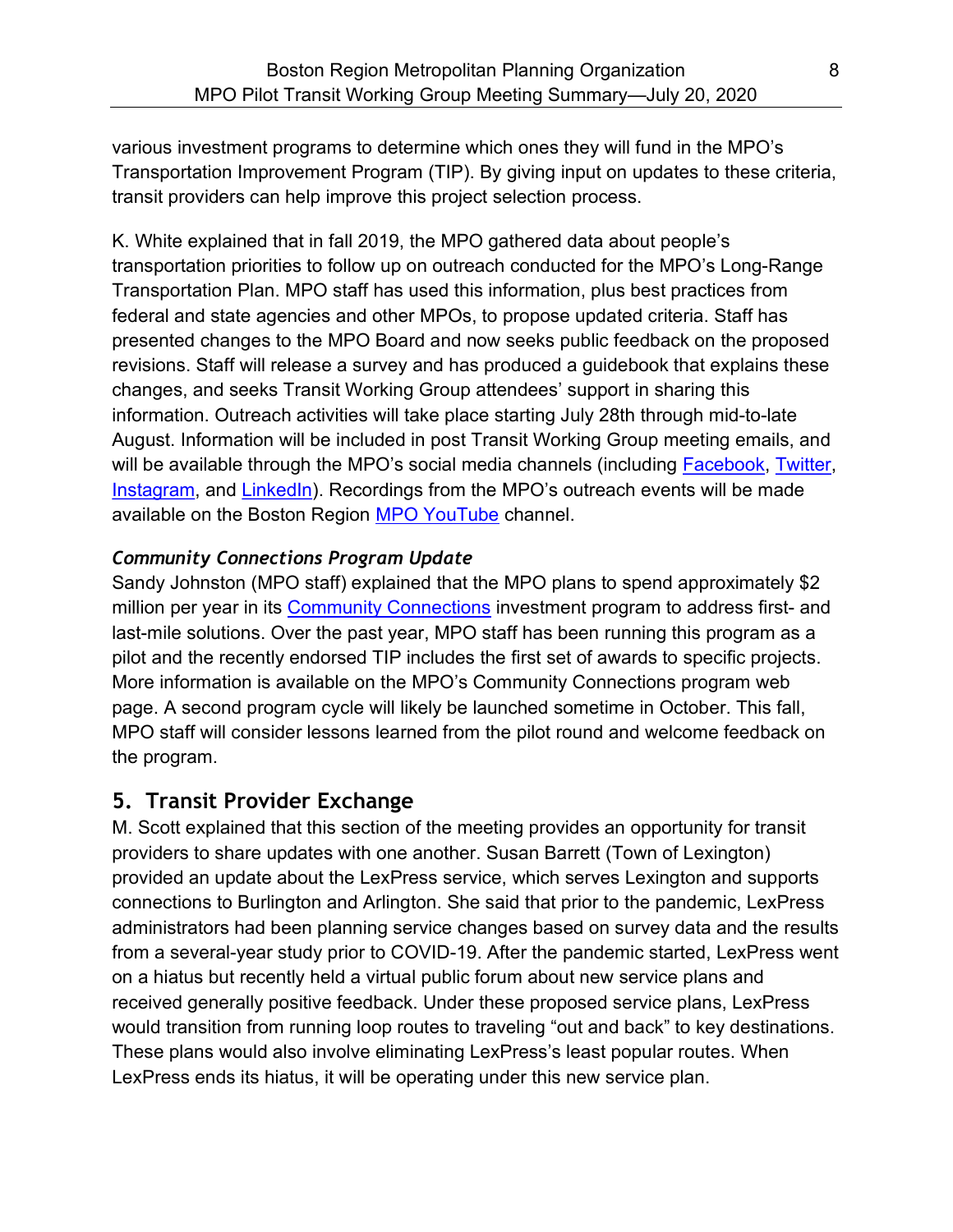Attendees continued to ask questions for the MBTA presenters through the Zoom chat box. K. White and M. Scott relayed these questions to presenters.

K. White asked why Blue Line ridership is currently higher than ridership on some other rail lines. L. Paget-Seekins replied that ridership on the Blue Line may be higher because it crosses Boston Harbor, and it is harder to cross this bottleneck on foot or by bike. She added that the Blue Line has the highest share of riders from low-income communities or communities of color who are connecting to downtown Boston.

K. White asked if the MBTA's crowding data are available for download. L. Paget-Seekins responded that data from subway fare gates are available on MBTA's Data **Blog, and that the MBTA is working on updating data for bus ridership.** 

K. White asked what performance metrics the MBTA will use to evaluate its service planning decisions during the pandemic. K. Benesh noted that the approach the MBTA uses will need to change—while the MBTA has traditionally used ridership as a metric, that approach might not be inherently good right now. L. Paget-Seekins added that the MBTA has evaluated its pilot programs using surveys of participants, and the MBTA is now exploring ways to conduct rider surveys that do not require data collection in the field. The MBTA is interested in seeing riders switch from bus and subway to commuter rail and could watch for increases in commuter rail ridership, but it would be difficult to determine what modes those riders are switching from. The MBTA could also look at increases or decreases in bus and subway crowding. She noted that it can be difficult to rely on other indicators because aspects of traveler behavior may be changing. She added that the MBTA might look to changes in commuter rail parking as a suggestion of shifts from bus and subway use to commuter rail use, but these patterns are in turn being affected by more people dropping off riders at stations as opposed to parking.

K. Benesh mentioned that crowding data are reported to the general manager and operations leaders daily to support service decisions related to capacity and workforce availability for the next day, and that this information can also be used to evaluate past decisions. She identified Route 111 as an example of where the MBTA used crowding data to ultimately increase the number of trips on this route above pre-COVID levels to minimize crowding. Over time, the MBTA has seen crowding decrease on Route 111. In the future, it will be challenging to disentangle short-term crowding from the effects of returning ridership. However, the MBTA will continue to monitor information and make data-driven decisions.

K. White asked how the MBTA is coordinating with public health experts. K. Benesh acknowledged that she and L. Paget-Seekins have only been speaking about a portion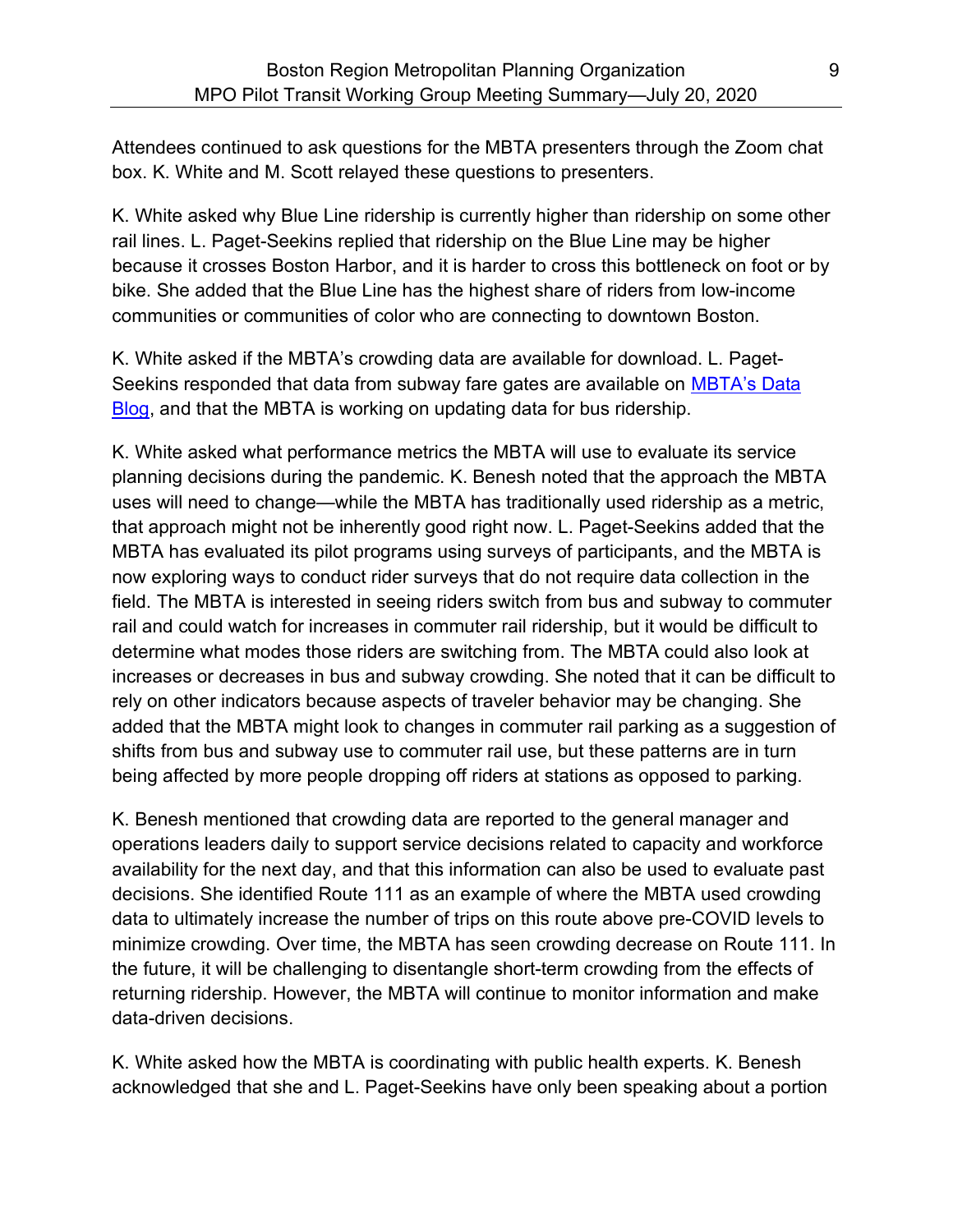of what is happening at the MBTA with respect to addressing COVID-19. Several working groups within the MBTA are addressing COVID-related issues. One working group ensures MBTA workers have sufficient personal protective equipment and another focuses on the cleaning and decontamination of vehicles and stations. Other groups address workforce policies and broader transition planning. The MBTA's security department leads the MBTA's overall response to COVID-19 and coordinates with other state agencies, including public health experts, on the state level-pandemic response, which is in turn connected to things happening at the federal level.

K. White asked where the MBTA is looking at providing dedicated bus lanes or transit signal priority projects. K. Benesh responded that prior to the pandemic, the MBTA worked with CTPS to study and identify priority locations for bus lanes, based in part on congestion, ridership, and passenger delay data. The MBTA's transit priority team has since been working with municipalities and roadway owners to fund and build bus lanes at those locations. During the COVID-19 pandemic, the MBTA has been reprioritizing locations included in its bus priority plan based on information on durable ridership and has not published this reprioritized list yet. The MBTA is now working with municipalities on the reprioritization process. There has been a recent meeting about an outbound bus lane on North Washington Street, and there is an upcoming meeting on bus lanes on Columbus Avenue, which would address routes with durable ridership, such as Route 22, and would be the first MBTA examples of center-running bus lanes. She recommended that people refer to the MBTA's priority bus lanes plan from last fall as a baseline with the understanding that the MBTA is undergoing this reprioritization process. The MBTA still seeks to build all 14-plus miles, but the order in which these miles will be built will be affected by the presence of durable ridership and how quickly projects can be implemented. For example, side-running bus lanes can be implemented more quickly than center-running bus lanes.

M. Scott asked how the MBTA might leverage data that it is collecting now to plan for changes in future years. L. Paget-Seekins responded that the MBTA's Bus Network Redesign team is considering current ridership data as it plans what the bus network might look like over the next few years. The team is also looking at data from other travel modes, including nontransit modes, to see if there are changes in overall transportation patterns that the network redesign should consider.

T. Teich noted that this topic is an important area for collaboration. All agencies need to think critically about data and information and how to integrate data in ways that make sense. She appreciates the presenters' acknowledgement that it is not possible to use data the same way we have in the past. Data is valuable, but it is not everything, and many policy decisions will need to be made regardless of what information data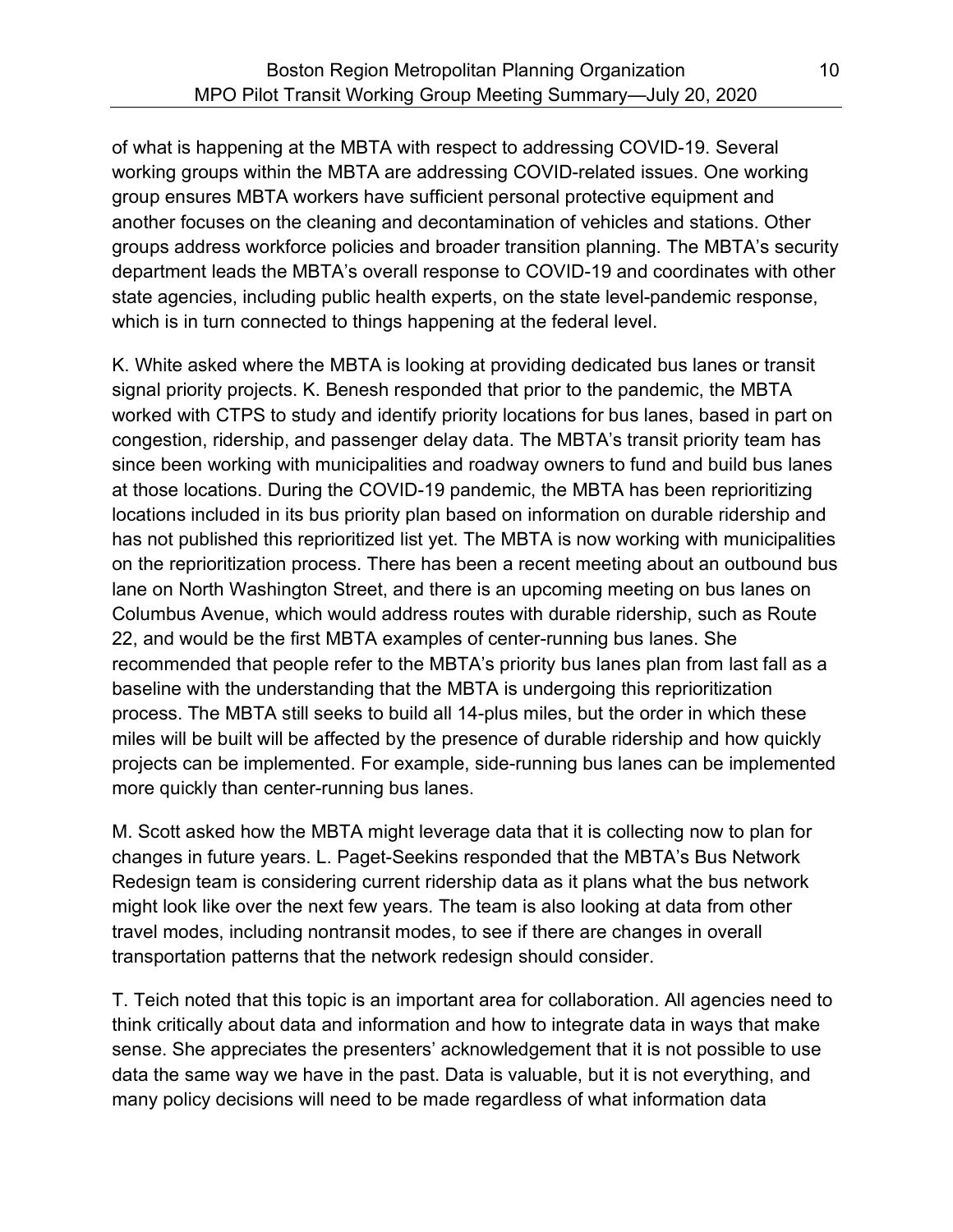resources may be able to provide. She added that it is important for various agencies to work together to consider cross-cutting ways to use the data and information at hand. L. Paget-Seekins responded that the MBTA has been combining its crowding data with supplementary information from customers and community groups. The MBTA has continued its Customer Panel survey throughout the pandemic to help better understand how people, who may have been frequent MBTA riders before, are traveling now and how behavior is changing. This also helps the MBTA consider how to approach service in the future.

M. Scott asked what provisions the MBTA may make to support safe travel for when schools, colleges, and day care centers reopen. K. Benesh noted that this is a major area of uncertainty. Service that supports travel to K–12 schools make up a large piece of MBTA schedules. She asked that any insight audience members may have about school plans being made in communities would be helpful. L. Paget-Seekins added that the MBTA has made educated guesses about possible scenarios, but the MBTA, like many other agencies, will need to deal with the ultimate outcome as best it can.

K. White asked if any modifications will be made MBTA's travel training program to respond to the pandemic. K. Benesh noted that she and L. Paget-Seekins may not be the right people to answer that question but they could take that concern back to colleagues at the MBTA.

## 6. General Public Comments

M. Scott explained that this portion of the meeting is for any attendees who may not be transit providers but who would want to share feedback about transit issues.

M. Scott relayed a comment from John Seward, who said that going forward, the MBTA's proactive policies and actions should be continually monitored and reviewed for efficacy. He added that some policies or actions may no longer be needed or needed as much. Meanwhile, other actions might be needed to maximize safety. K. White relayed that J. Seward was also interested in how the MBTA may be involved with contracttracing efforts, and how the MBTA may alert employers to variations in crowding to support trip planning for those with flex-time schedules. K. Benesh responded that she could not comment directly on contract tracing but explained that in general, the MBTA expects the Department of Public Health to contact them with any contract-tracing questions.

Lisa Weber (Massachusetts Office of Consumer Affairs and Business Regulation) commented that members of the public may look at data and schedule changes differently from transit enthusiasts. A customer who uses the MBTA may expect a trip to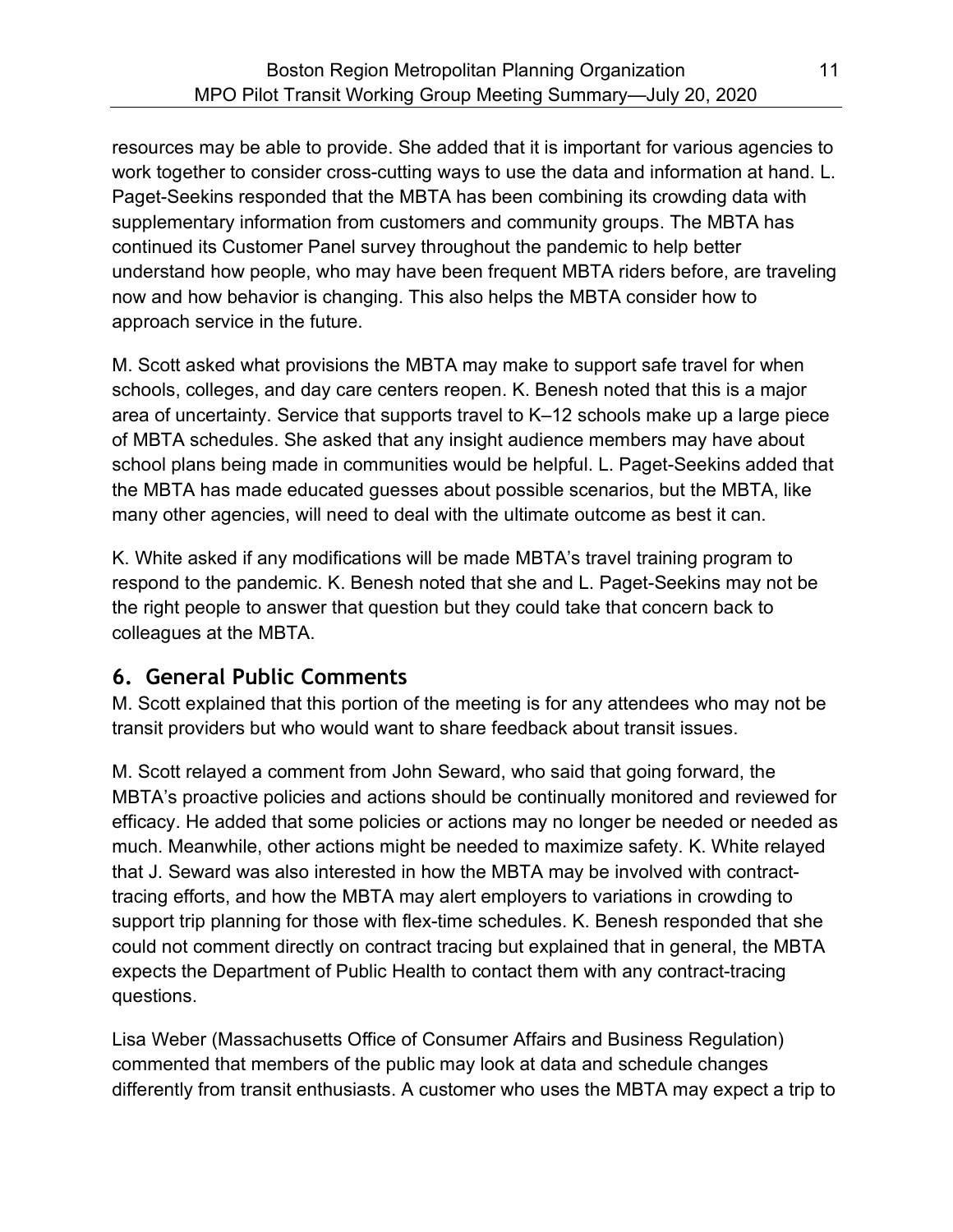happen and when it does not, they may have a hard time trusting the system again, because they may not be aware of how the MBTA has made its decisions to alter service. Customers may be concerned that ongoing modifications to serve may affect their ability to reach jobs or other destinations, even if the modifications were made to meet a need somewhere else. She added that she appreciated meetings like this one, and was glad that it is possible to meet using Zoom.

K. White relayed a question from the chat box about whether the MBTA was going to implement transit modes that produce less pollution, such as electric vehicles, as part of any service modifications. K. Benesh responded that the MBTA considers moving travelers from single-occupancy vehicles to buses as a net positive in terms of reducing pollution. Currently, the MBTA does not have the fleet or the facility infrastructure to support electric vehicle. This would require significant investment and the available technology might not be sufficiently advanced. A broader electrification discussion needs to happen at the MBTA, and related changes would not happen in the fall, but would be part of longer-term planning.

# 7. Closing

K. White relayed audience members' appreciation for the presentation and M. Scott thanked the presenters for attending and sharing valuable information. She noted that MPO staff would send out follow-up information both about MBTA resources, including links, and the MPO activities that were discussed. Rhoda Gibson (MassAdapt) asked that links that were posted in the Zoom chat box be sent out to attendees. M. Scott noted that the meeting recording would be made available on YouTube, and that MPO staff would seek to schedule future Transit Working Group meetings on a quarterly basis.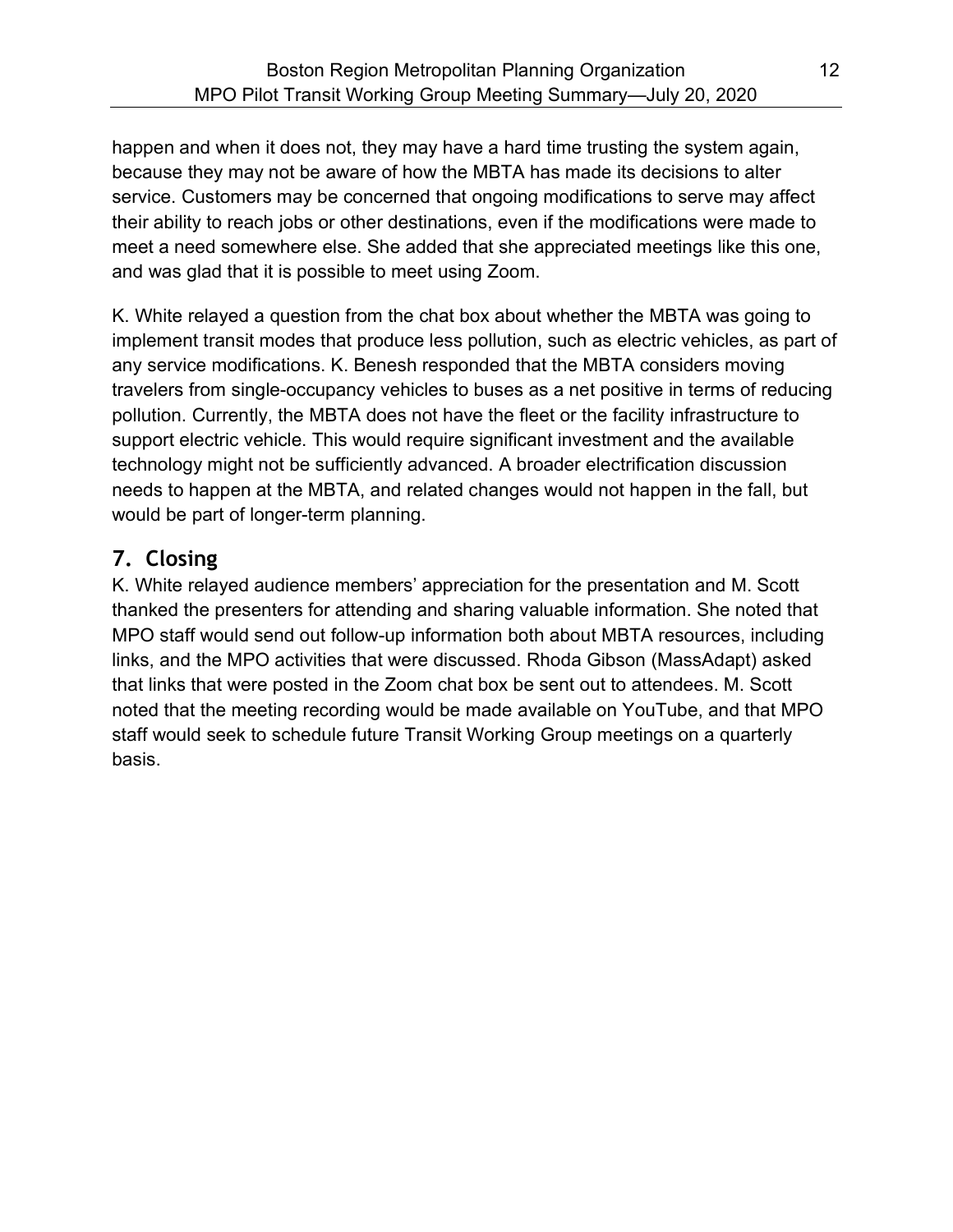# Attendees

| <b>Attendee</b>               | <b>Affiliation</b>                                         |
|-------------------------------|------------------------------------------------------------|
| Zachary Agush                 | <b>Rhode Island Public Transit Authority</b>               |
| <b>Caitlin Allen-Connelly</b> | A Better City                                              |
| <b>Susan Barrett</b>          | Town of Lexington                                          |
| Louise Baxter                 | (none provided)                                            |
| <b>Kat Benesh</b>             | Massachusetts Bay Transportation Authority (MBTA)          |
| <b>Jeff Bennett</b>           | <b>128 Business Council</b>                                |
| <b>Todd Blake</b>             | City of Medford                                            |
|                               | <b>Central Massachusetts Regional Planning Council</b>     |
| <b>Nick Burnham</b>           | (CMRPC)/Worcester Regional Transit Authority               |
| Antonio Castaneda             | <b>MBTA</b>                                                |
|                               | <b>Charles River Transportation Management Association</b> |
| <b>David Chambers</b>         | (TMA)                                                      |
| <b>Stephanie Cronin</b>       | Middlesex 3 Coalition                                      |
| <b>Lenard Diggins</b>         | <b>Regional Transportation Advisory Council</b>            |
| Melissa Dullea                | <b>MBTA</b>                                                |
| <b>Josie Dutil</b>            | <b>Bellingham Senior Center</b>                            |
| <b>Wes Edwards</b>            | <b>MBTA</b>                                                |
| Jay Flynn                     | <b>TransitMatters</b>                                      |
| <b>Kelly Forrester</b>        | <b>Brockton Area Transit Authority (BAT)</b>               |
| <b>Maria Foster</b>           | <b>Brookline Council on Aging</b>                          |
|                               | Boston Society of Civil Engineers Section (BSCES) of       |
| AnaCristina Fragoso           | the American Society of Civil Engineers                    |
| Sophia Galimore               | <b>Watertown TMA</b>                                       |
| Jim Gascoigne                 | <b>Charles River TMA</b>                                   |
| <b>Glenn Geiler</b>           | <b>Brockton Area Transit Authority</b>                     |
| Rhoda Gibson                  | <b>MassADAPT</b>                                           |
| <b>Jillian Linnell</b>        | MBTA                                                       |
|                               | Massachusetts Department of Transportation                 |
| Amitai Lipton                 | (MassDOT)                                                  |
| <b>Jack Lovett</b>            | Massachusetts resident                                     |
| <b>Constance Mellis</b>       | <b>CMRPC</b>                                               |
| <b>Ken Miller</b>             | <b>Federal Highway Administration</b>                      |
|                               | Town of Needham Representative to the Regional             |
| David Montgomery              | <b>Transportation Advisory Council</b>                     |
| <b>Matthew Moran</b>          | <b>Boston Transportation Department</b>                    |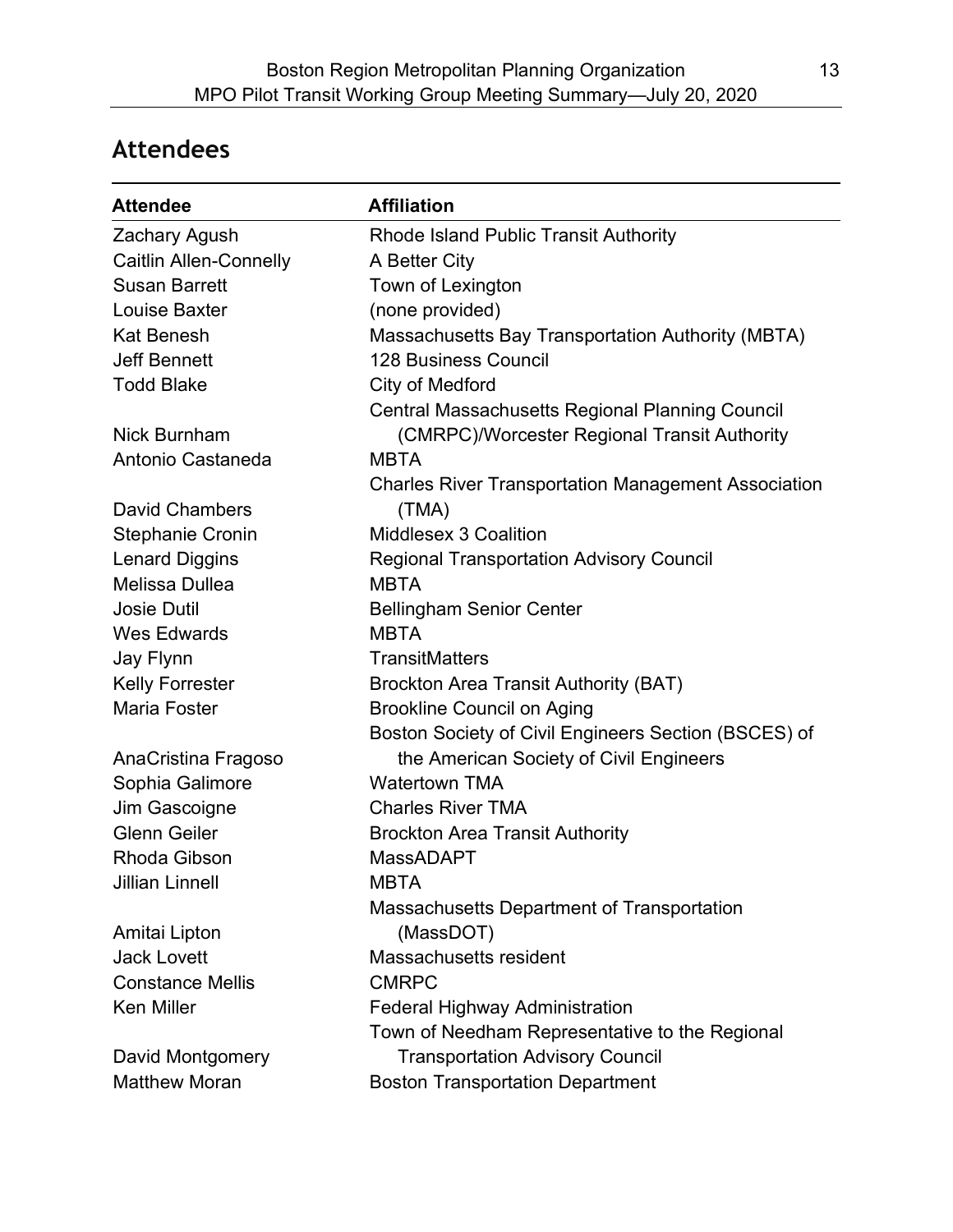| <b>Attendee</b>             | <b>Affiliation</b>                                    |
|-----------------------------|-------------------------------------------------------|
| <b>Benjamin Muller</b>      | <b>MassDOT</b>                                        |
|                             | <b>Medical Academic and Scientific Community</b>      |
| <b>James Nee</b>            | Organization                                          |
| <b>Russell Norton</b>       | <b>MBTA</b>                                           |
| Jane Obbagy                 | <b>Obbagy Consulting</b>                              |
| <b>Franny Osman</b>         | <b>Acton Transportation Advisory Committee</b>        |
| <b>Laurel Paget-Seekins</b> | <b>MBTA</b>                                           |
|                             | <b>Norfolk County Retired and Senior Volunteer</b>    |
| <b>Robert Pierson</b>       | Program/County of Norfolk                             |
| <b>Travis Pollack</b>       | Metropolitan Area Planning Council                    |
| Saritha Ramakrishna         | <b>Conservation Law Foundation</b>                    |
| Reggie Ramos                | <b>MBTA</b>                                           |
| <b>Brad Rawson</b>          | <b>City of Somerville</b>                             |
| Marissa Rivera              | A Better City TMA                                     |
| Meg Robertson               | Massachusetts Commission for the Blind                |
| T Roy                       | (none provided)                                       |
| Paul Ruggeri                | <b>Streetlight Data</b>                               |
| Alyssa Sandoval             | <b>Town of Bedford</b>                                |
| <b>Thomas Schiavone</b>     | <b>MassDOT</b>                                        |
| <b>John Seward</b>          | MoveMassachusetts                                     |
| <b>Adam Shulman</b>         | <b>City of Cambridge</b>                              |
| Samantha Silverberg         | <b>MBTA</b>                                           |
| <b>Andrew Smith</b>         | <b>MBTA</b>                                           |
| Greg Sobczynski             | MassDOT/MBTA                                          |
| LaTanya Steele              | The Center at the Heights                             |
| <b>Patrick Sullivan</b>     | <b>Seaport TMA</b>                                    |
| <b>Anthony Thomas</b>       | <b>MBTA</b>                                           |
| Patricia Waitkevich         | Greater Attleboro Taunton Regional Transit Authority  |
| <b>Felicia Webb</b>         | <b>Cape Ann Transportation Authority</b>              |
|                             | Massachusetts Office of Consumer Affairs and Business |
| Lisa Weber                  | Regulation                                            |
| <b>Grecia White</b>         | <b>MBTA</b>                                           |
|                             | Town of Watertown (Watertown Community                |
| Laura Wiener                | Development and Planning)                             |
| <b>Stephen Winslow</b>      | <b>Malden City Councilor</b>                          |
| Darlene Wynne               | City of Beverly                                       |
| Wig Zamore                  | <b>Somerville Transportation Equity Project</b>       |
| Melissa Zampitella          | <b>Alewife TMA</b>                                    |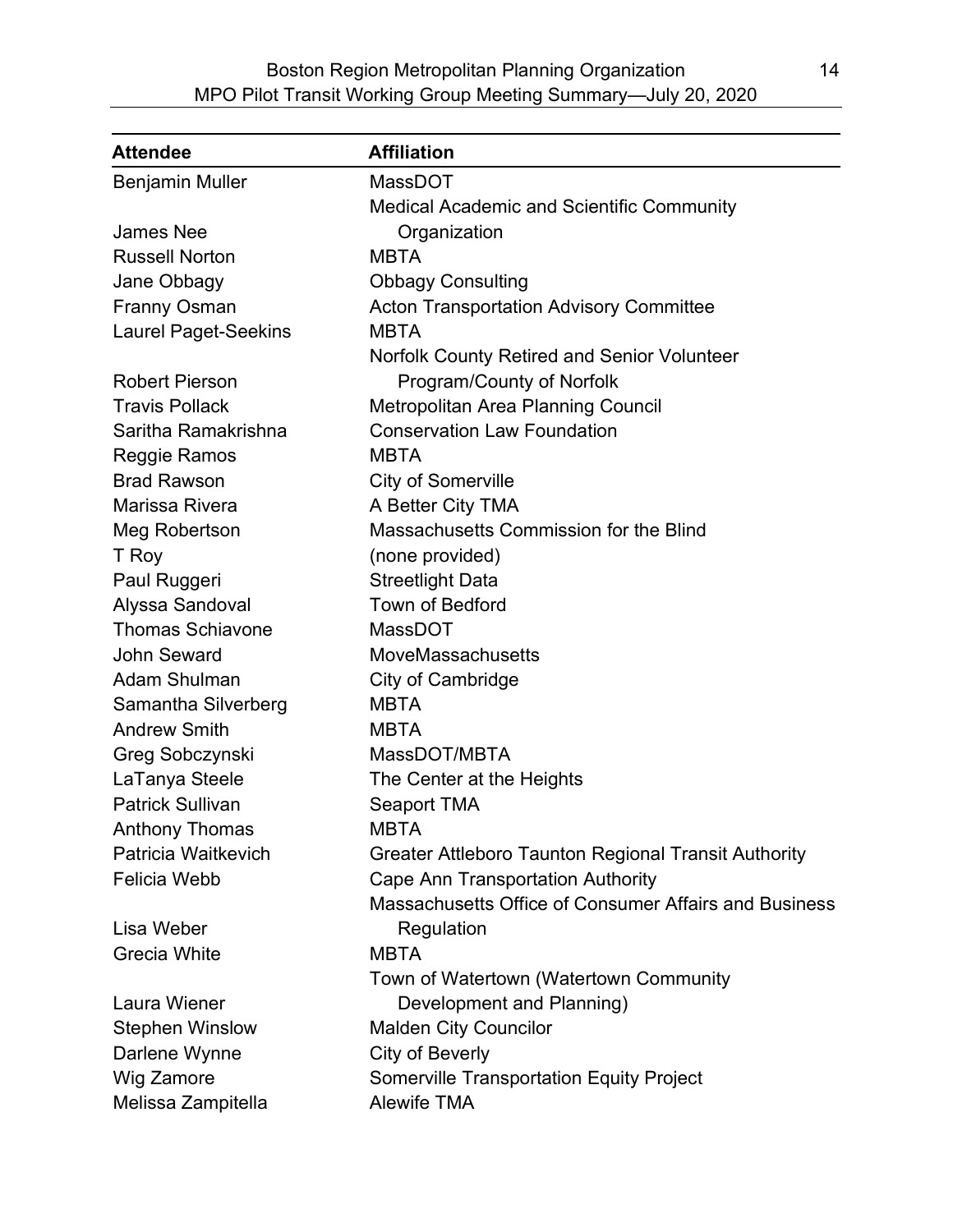#### MPO Staff/Central Transportation Planning Staff

Tegin Teich, Executive Director Matt Archer Jonathan Belcher Paul Christner Jonathan Church Annette Demchur Betsy Harvey Kathy Jacob Sandy Johnston Barbara Rutman Michelle Scott Kate White